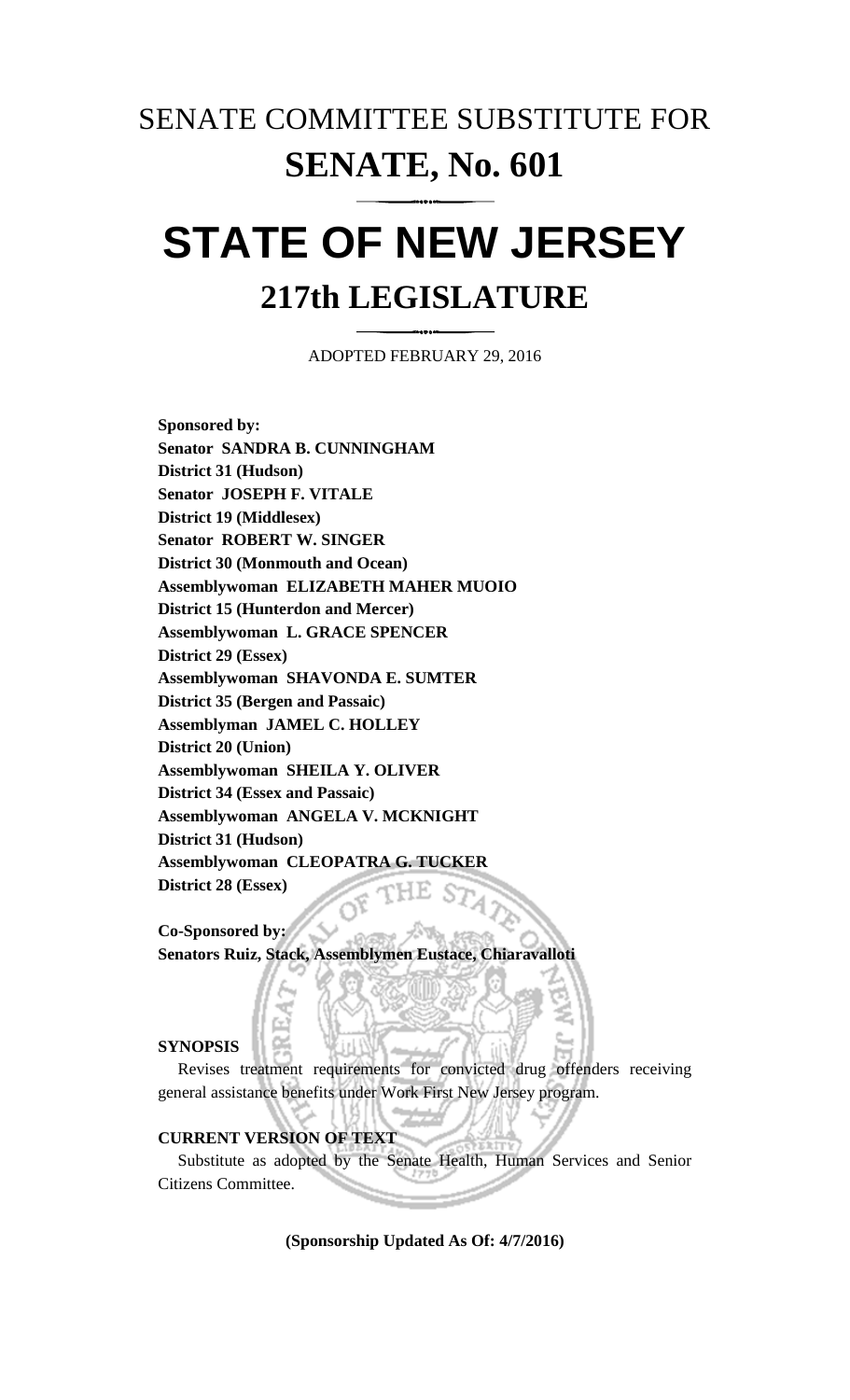#### SCS for **S601** CUNNINGHAM, VITALE

 $\mathcal{D}_{\mathcal{L}}$ 

 **AN ACT** concerning eligibility for Work First New Jersey General Assistance benefits and amending P.L.1997, c.14. **BE IT ENACTED** *by the Senate and General Assembly of the State of New Jersey:* 1. Section 5 of P.L.1997, c.14 (C.44:10-48) is amended to read as follows: 5. a. Only those persons who are United States citizens or eligible aliens shall be eligible for benefits under the Work First New Jersey program. Single adults or couples without dependent children who are legal aliens who meet federal requirements and have applied for citizenship, shall not receive benefits for more than six months unless (1) they attain citizenship, or (2) they have passed the English language and civics components for citizenship, and are awaiting final determination of citizenship by the federal Immigration and Naturalization Service. b. The following persons shall not be eligible for assistance and shall not be considered to be members of an assistance unit: (1) non-needy caretakers, except that the eligibility of a dependent child shall not be affected by the income or resources of a non-needy caretaker; (2) Supplemental Security Income recipients, except for the purposes of receiving emergency assistance benefits pursuant to 25 section 8 of P.L.1997, c.14 (C.44:10-51); (3) illegal aliens; (4) other aliens who are not eligible aliens; (5) a person absent from the home who is incarcerated in a federal, State, county or local corrective facility or under the custody of correctional authorities, except as provided by regulation of the commissioner; (6) a person who: is fleeing to avoid prosecution, custody or confinement after conviction, under the laws of the jurisdiction from which the person has fled, for a crime or an attempt to commit a crime which is a felony or a high misdemeanor under the laws of the jurisdiction from which the person has fled; or is violating a condition of probation or parole imposed under federal or state law; (7) a person convicted on or after August 22, 1996 under federal or state law of any offense which is classified as a felony or crime, as appropriate, under the laws of the jurisdiction involved and which has as an element the possession, use, or distribution of a controlled substance as defined in section 102(6) of the federal "Controlled Substances Act" (21 U.S.C. s.802 (6)), who would otherwise be eligible for general public assistance pursuant to P.L.1947, c.156 (C.44:8-107 et seq.); except that such a person

**EXPLANATION – Matter enclosed in bold-faced brackets [thus] in the above bill is not enacted and is intended to be omitted in the law.**

**Matter underlined thus is new matter.**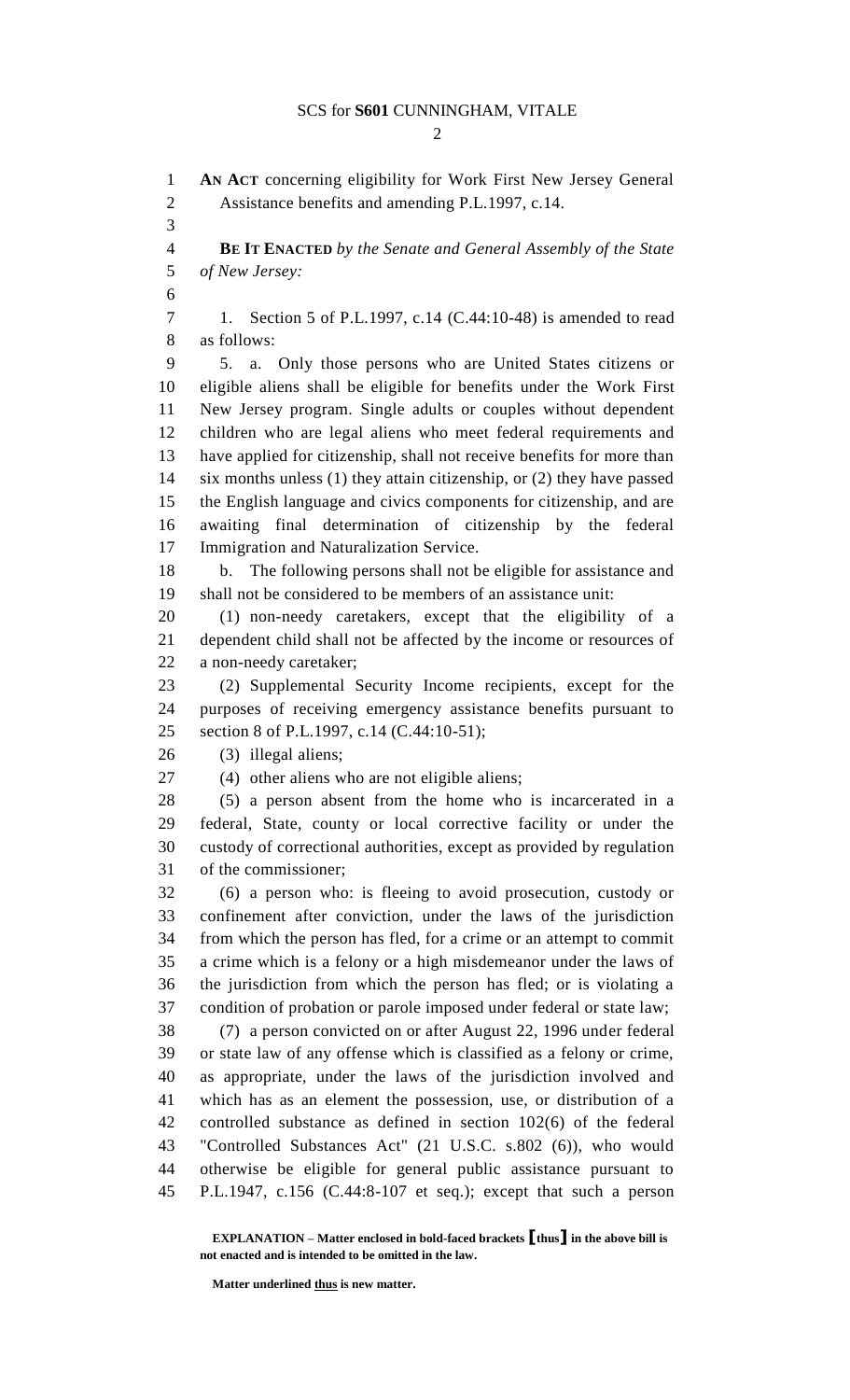**[**who is convicted of any such offense which has as an element the possession or use only of such a controlled substance may**]** shall be eligible for Work First New Jersey general public assistance benefits if the person enrolls in or has completed a licensed residential or outpatient drug treatment program. An otherwise eligible individual who has a past drug conviction shall be eligible for general public assistance without enrolling in or completing a drug treatment program if either: (1) an appropriate treatment program is not available; or (2) the person is excused from enrolling 10 in a treatment program for good cause pursuant to regulation.

 Eligibility for benefits for a person entering a licensed **[**residential**]** drug treatment program which does not operate in a State correctional facility or county jail shall commence upon the person's enrollment in the drug treatment program, and shall continue during the person's active participation in, and upon completion of, the drug treatment program, except that during the person's active participation in a drug treatment program and the first 60 days after completion of a drug treatment program, the commissioner shall provide for testing of the person to determine if the person is free of any controlled substance. If the person is determined to not be free of any controlled substance during the 60- day period, the person's eligibility for benefits pursuant to this paragraph shall be terminated; except that this provision shall not apply to the use of **[**methadone**]** prescription drugs by a person who is actively participating in a drug treatment program, as prescribed by the drug treatment program. The commissioner **[**, in consultation with the Commissioner of Health and Senior Services,**]** shall adopt regulations to carry out the provisions of this paragraph, which shall include the criteria for determining active participation in and completion of a drug treatment program.

 Eligibility for benefits for a person who completes a licensed residential drug treatment program which operates in a State correctional facility or county jail, in accordance with section 1 of P.L.2014, c.1 (C.26:2B-40), shall commence upon release from incarceration.

 Cash benefits, less a personal needs allowance, for a person receiving general public assistance benefits under the Work First New Jersey program who is enrolled in and actively participating in a licensed residential drug treatment program shall be issued directly to the drug treatment provider to offset the cost of treatment. Upon completion of the drug treatment program, the cash benefits shall be then issued to the person. In the case of a delay in issuing cash benefits to a person receiving Work First New Jersey general public assistance benefits who has completed the drug treatment program, the drug treatment provider shall transmit to the person those funds received on behalf of that person after completion of the drug treatment program;